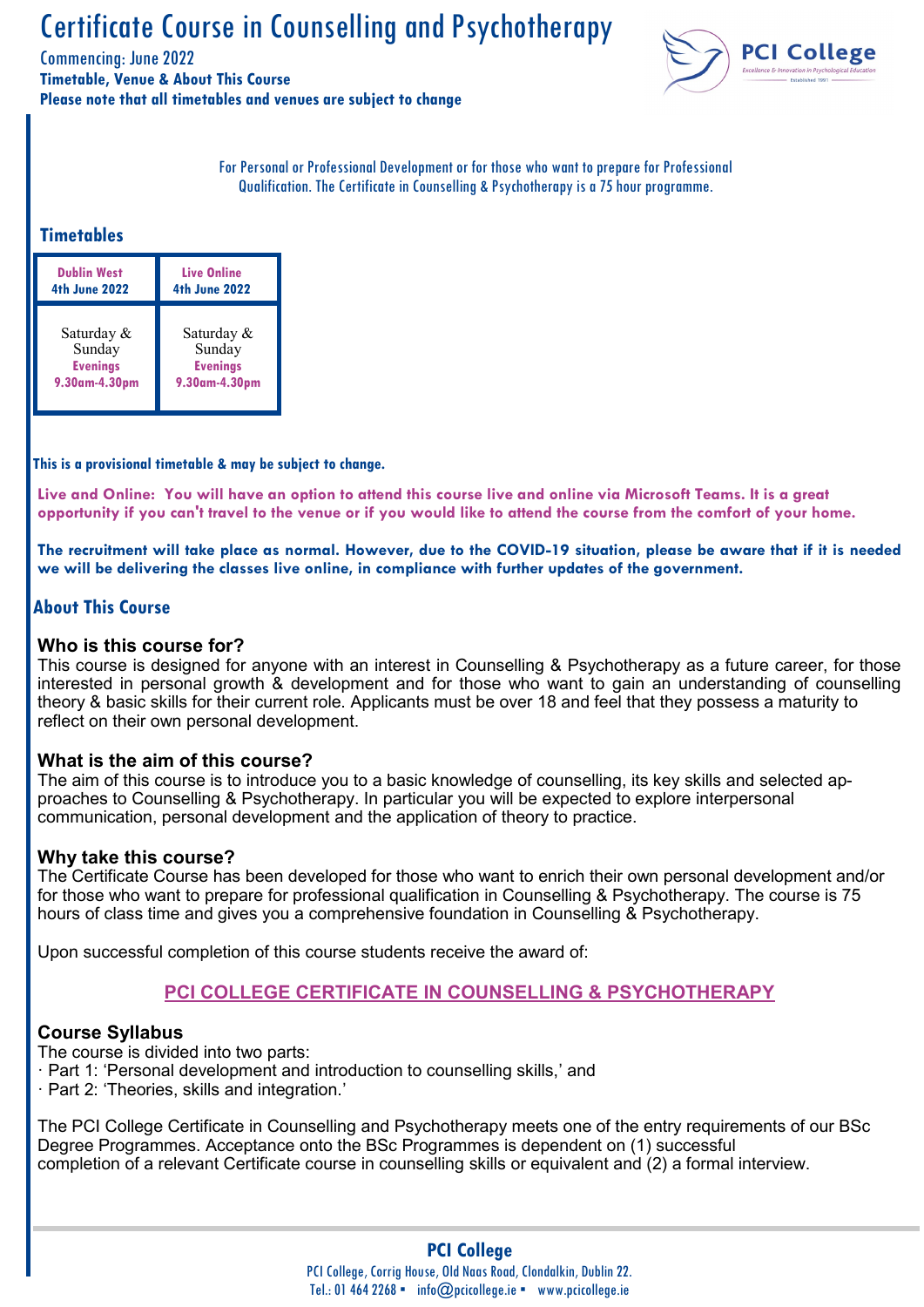Commencing: June 2022

# **Terms & Conditions**

### **Entry Requirements:**



It is the responsibility of the applicant to ensure that he/she fulfils the minimum entry requirements for a chosen course, and to ensure that the chosen course is suitable for his/her needs and level of ability. Once an applicant accepts an offer of a place on the course, he/she agrees to abide by the rules and regulations of the College. If the applicant does not reach the acceptable minimum criteria for the course, PCI College has the right to withdraw them from the course.

#### **Fees:**

PCI College tuition fees for the Certificate in Counselling & Psychotherapy are: **€1,155**

Applicants should complete and return the enclosed Application Form. Applications must be accompanied by a Deposit of €450 which is deductible from course fees. Tuition Fees are non-refundable in all personal circumstances. The balance of fees €705 for tuition is payable, in full, before the course commences.

Once a student is enrolled on a programme of study, no part of course fees are refundable or transferable. No refund will be made in any circumstances to students who fail to attend classes or who commence a course and subsequently feel that the course does not suit him/her. Students who are having their fees paid or part-paid by a third party, should be fully aware that responsibility for payment of fees and liaison with these bodies rests solely with the student and not with PCI College.

The College makes every effort to provide the Programme as described, and to avoid altering course dates, tutors, locations etc. However, should any changes be necessary, you will be notified at the earliest opportunity. All courses run subject to demand and the formation of a viable class cohort. A full refund will be given to all applicants in the event that the class does not proceed.

Where a student receives a refund and chooses to keep the refunded fees on their account, this credit shall only be applicable to programmes within that programme category (e.g. counselling & psychotherapy or CPD). Credit will remain on the students account for a period of two years only from the date of refund.

# **Student Requirements:**

Students are required to have sufficient IT skills and access to appropriate IT facilities to participate in the course. All students are assigned an individual email address and given access to an online Student Portal. The Portal includes course materials, an online library and College announcements and students are required to upload all written assignments online. Email is the primary communication method of the College and all students are requested to access their individual email account on a regular basis to ensure receipt of all notices.

Students with a disability may require adjustments to facilitate their learning. These adjustments will be fully evaluated by PCI College. Students are requested to make the College aware of any disability, special need or learning support requirement on application.

Students may be requested to participate in Garda Vetting procedures in relation to programme and accreditation requirements.

Our Terms and Conditions may change and be updated from time to time. Students are requested to review the current version of Terms and Conditions on our website at [www.pcicollege.ie.](http://www.pcicollege.ie)

#### **Training Course Recognition**

The Certificate in Counselling & Psychotherapy has become the first foundation course of its kind in the Republic of Ireland to receive 'Quality Checked Training' status from the National Counselling Society (NCS). This means that the NCS, who are based in the UK, have extensively reviewed and approved the course's content and delivery, deeming it to be worthy of their high standards.

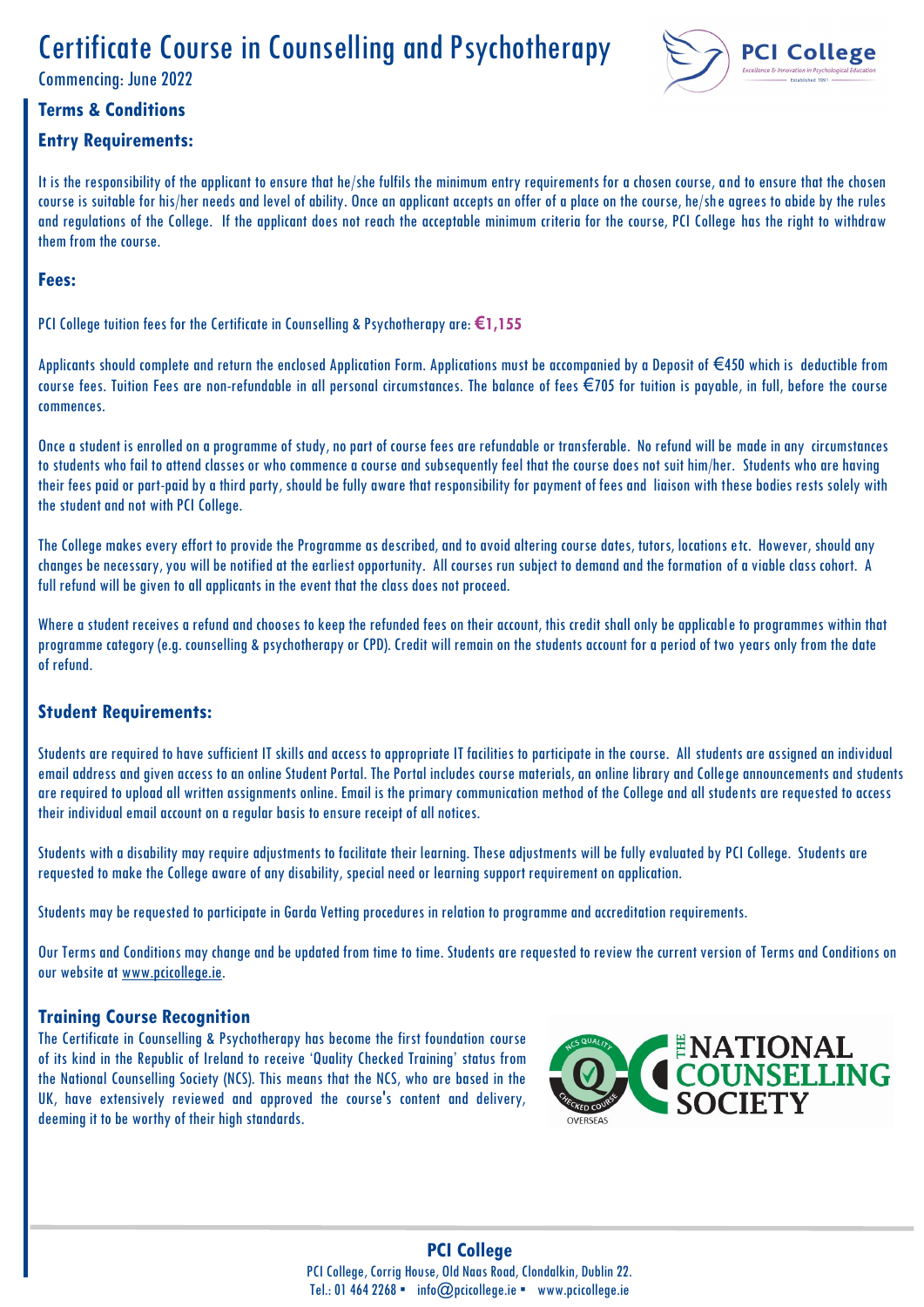Commencing: June 2022



# **Application Form**

| <b>Application Form</b> |            |                                                               |                                                                                                       |              |          |                                                                                                                                                               |  |
|-------------------------|------------|---------------------------------------------------------------|-------------------------------------------------------------------------------------------------------|--------------|----------|---------------------------------------------------------------------------------------------------------------------------------------------------------------|--|
|                         |            |                                                               | <b>Personal Details (Please fill in all fields in BLOCK CAPITALS):</b>                                |              |          |                                                                                                                                                               |  |
|                         |            | Name (for registration-as appears on passport/utility bills): |                                                                                                       |              |          |                                                                                                                                                               |  |
|                         |            |                                                               |                                                                                                       |              |          |                                                                                                                                                               |  |
|                         |            |                                                               |                                                                                                       |              |          |                                                                                                                                                               |  |
|                         |            |                                                               |                                                                                                       |              |          |                                                                                                                                                               |  |
|                         |            |                                                               |                                                                                                       |              |          | <b>FOR OFFICE USE ONLY</b>                                                                                                                                    |  |
|                         |            |                                                               |                                                                                                       |              |          |                                                                                                                                                               |  |
|                         | Telephone: |                                                               |                                                                                                       |              |          | Dep. Rec'd: ____________________                                                                                                                              |  |
|                         |            |                                                               |                                                                                                       |              |          |                                                                                                                                                               |  |
|                         |            |                                                               |                                                                                                       |              |          |                                                                                                                                                               |  |
|                         |            |                                                               |                                                                                                       |              |          |                                                                                                                                                               |  |
|                         |            |                                                               |                                                                                                       |              |          |                                                                                                                                                               |  |
|                         |            | Have you ever attended Counselling?: Yes                      | - No                                                                                                  |              |          |                                                                                                                                                               |  |
|                         |            |                                                               | Do you now or have you every volunteered for a charity or community body? If yes, please state where: |              |          |                                                                                                                                                               |  |
|                         |            |                                                               | In a few sentences, explain why you wish to undertake this course now:                                |              |          |                                                                                                                                                               |  |
|                         |            | mouth, press, radio, event)                                   |                                                                                                       |              |          | Where did you first see details of this course advertised?: (e.g. online search, online advert, website, e-mail-direct marketing, Facebook, Twitter, word-of- |  |
|                         |            | If Yes, please give details:                                  | If you have a disability or special need, will you require extra learning support?:                   |              | Yes      | N <sub>o</sub>                                                                                                                                                |  |
|                         |            |                                                               | (BLOCK CAPITALS PLEASE)                                                                               |              |          | Please give names and addresses of two personal referees who would attest to your competence to undertake a course in Counselling & Psychotherapy:            |  |
|                         | Name:      |                                                               |                                                                                                       | $\mathbf{2}$ | Name:    |                                                                                                                                                               |  |
|                         | Address:   |                                                               |                                                                                                       |              | Address: |                                                                                                                                                               |  |
|                         |            |                                                               |                                                                                                       |              |          |                                                                                                                                                               |  |
|                         |            |                                                               |                                                                                                       |              |          |                                                                                                                                                               |  |
|                         | Tel:       |                                                               |                                                                                                       |              | Tel:     |                                                                                                                                                               |  |